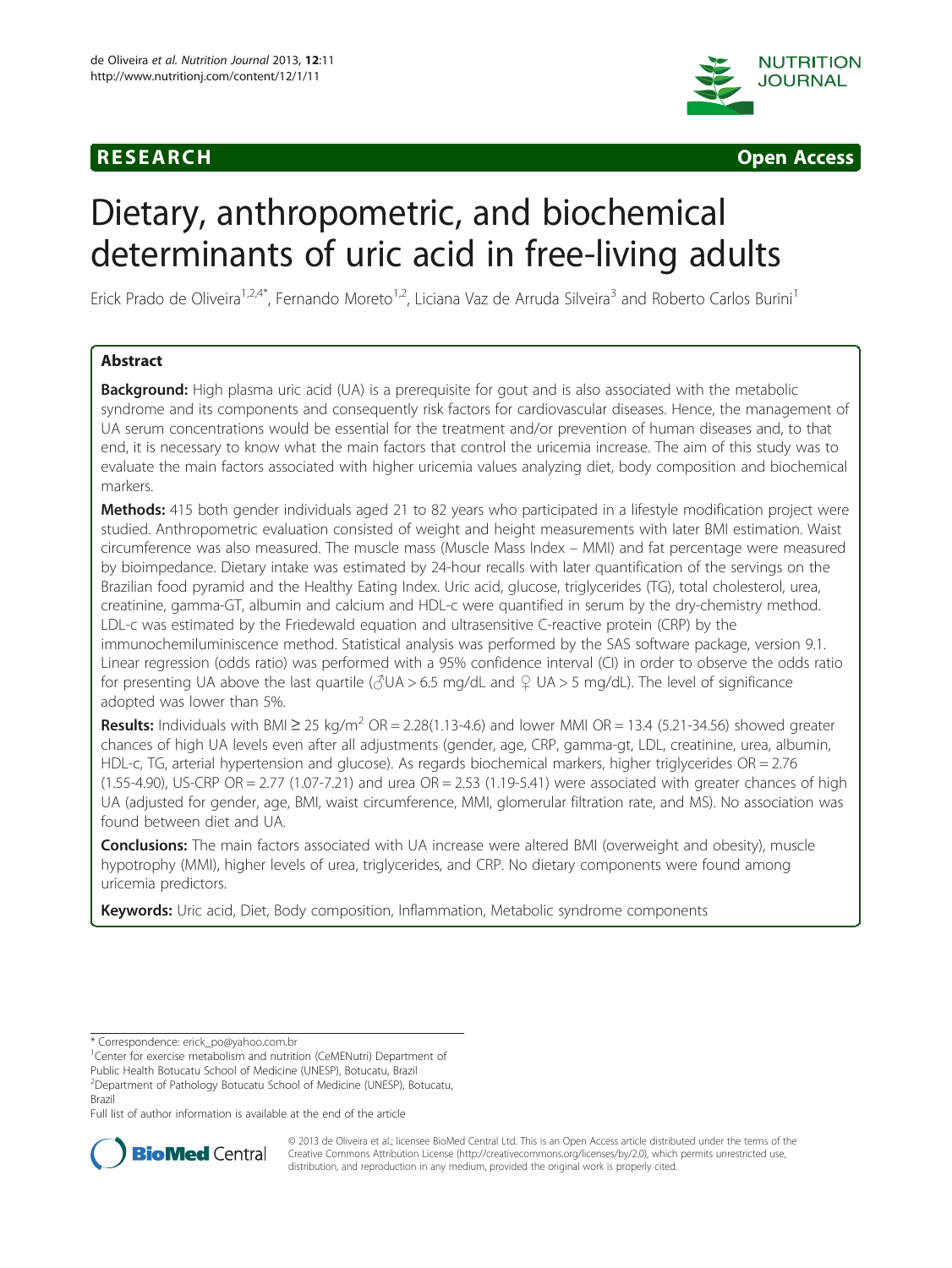# Introduction

Uric acid (UA) is a waste product of the human purine balance. It is formed by adenosine, inosine, hypoxanthine, adenine and guanine [\[1](#page-8-0)]. Additionally, UA is the main hydrophilic antioxidant in our organism [\[2](#page-8-0)] as it is responsible for up to 2/3 of the total antioxidant capacity in human blood [\[3](#page-8-0)]. UA exerts a protective action on vitamins C and E [[4\]](#page-8-0) and inhibits free radicals, such as radical peroxyl and peroxynitrite, thus protecting cell membrane and DNA [\[5,6](#page-8-0)]. However, while acute increases seem to provide antioxidant protection, chronic UA increases are associated with higher risk for coronary artery disease (infarction) [[7-9](#page-8-0)].

High urate concentrations are associated with articular deposits and the onset of (gout) arthritis [\[10\]](#page-8-0), metabolic syndrome (MS) [[11\]](#page-8-0), and with cardiovascular diseases [[12\]](#page-8-0). It is known that anthropometric parameters, dyslipidemia, hypertension, inflammation, and insulin resistance can increase the UA concentration [[12\]](#page-8-0).

Other confounding factor is the diet and the relationship between diet and UA has not been fully elucidated, since most studies do not measure urate basal concentrations, do not exclude confounding factors and do not correctly evaluate ingested nutrients [\[13\]](#page-8-0). However, some studies shows that the diet can influence the high UA concentration, whereas a positive association is observed among high intake of meat and seafood and a negative association with the dairy product intake is observed [[13-15\]](#page-8-0).

Some confounding factors can influence the hyperuricemia because several variables are associated with each other [[16-19](#page-8-0)], what makes it difficult to know which component can influence isolated the UA concentration, for example, adiposity markers are associated with higher insulin resistance and leptin production, and both reduce renal uric acid excretion, thus increasing its concentration. HDL-c concentration is negatively associated to insulin resistance, and is found an indirect association with uric acid concentration. Furthermore, obese individuals usually presents metabolic syndrome diagnostic, which can also increase uric acid serum concentrations due to synthesis increase (triglycerides concentration) and lower excretion (hypertension). Many dietary factors are associated with metabolic syndrome components and also can influence indirectly the urate. Additionally, obesity and muscle mass (MM) reduction are associated with low-intensity chronic inflammation, and uric acid levels can increase in order to protect the organism against the moderate oxidative stress resulting from this situation [\[20\]](#page-8-0).

Uric acid may be beneficial (antioxidant) or deleterious in high concentrations. Hence, the manegement of UA serum concentrations is promising in the treatment of certain diseases [[21](#page-8-0)]. Therefore, diet, body composition and factors related to the metabolic syndrome are determinant in UA increase, but no studies have gathered all these factors or conjointly evaluated these components in order to learn which of them are actually mainly responsible for UA increase.

Hence, the present study aimed to evaluate what are the main factors associated with higher uricemia values, analyzing diet, body composition and biochemical markers.

# Individuals

A descriptive cross-sectional study was conducted in a subgroup of participants clinically screened for the lifestyle modification program "Mexa-se Pró-Saúde [Move for Health]" from 2002 to 2006. This program is offered to patients with non-communicable chronic diseases and consists of regular physical exercise and nutritional counseling. The Center for Physical and Nutritional Metabolism (CeMENutri) has conducted this program in Botucatu since 1992. Botucatu is a city located in mid-São Paulo State, approximately 230 km west of the capital city. It has a population of 121,274 habitants [\[22](#page-8-0)].

The inclusion criteria for participants were individuals of both genders with at without metabolic or motor disabilities that would limit physical exercise.

A convenience sample was consisted of 1,075 individuals who were  $51.6 \pm 10.2$  years old, and 59% of them were females. All the subjects signed a free-consent form, and the research project was approved by the Research Ethics Committee (document no. CEP 3272–2009) of the Botucatu School of Medicine (FMB), Univ Estadual Paulista - UNESP, Brazil. Of the 1,075 subjects, 415 had biochemical, anthropometric and dietetic data.

#### Dietary intake

Dietary intake data was determined by using 24-hour recalls. The diet was documented by trained professionals, and in order to obtain accurate information, the subjects were asked how often they usually ate during the day, what food varieties were consumed, how food was prepared, what the serving size was, and what food/ meal brands were consumed. The diets were analyzed by NutWin<sup>®</sup> software (2002), version 1.5 [\[23](#page-8-0)], and the main nutrients of interest were energy, protein, fat (saturated, mono and polyunsaturated), cholesterol, carbohydrates, and dietary fiber. Mean individual nutrient intakes per day were computed using the NutWin database and Brazilian food tables [\[24](#page-8-0)-[26](#page-8-0)]. The Healthy Eating Index (HEI) modified for the Brazilian population was used to assess the quality of the participant's diet [[27\]](#page-8-0). The original HEI was developed based on a 10-component system of five food groups with a total possible index score of 100. This method was adapted for the Brazilian population based on the Brazilian food guide, which has eight food groups and 12 components to measure food intake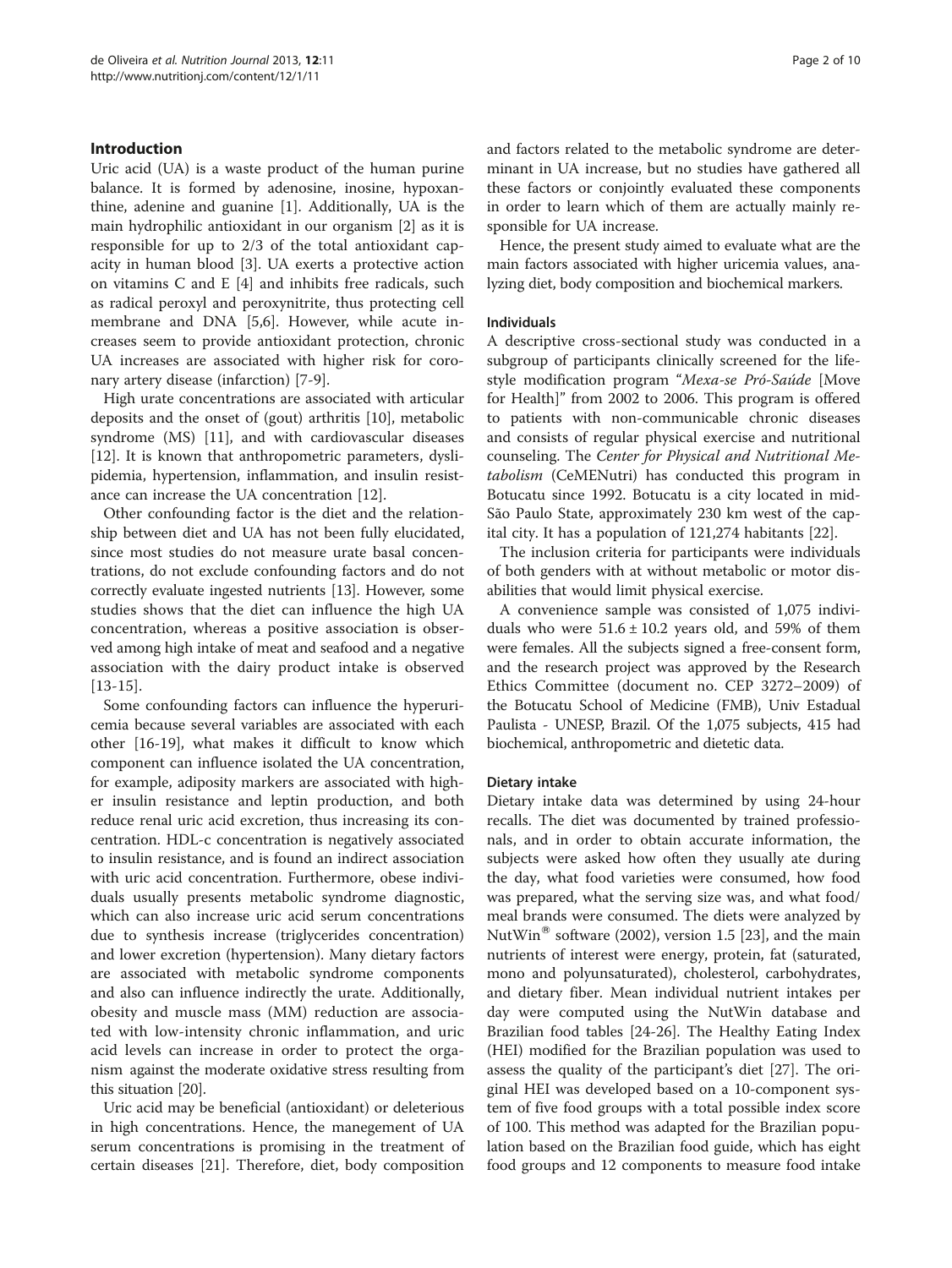variety. Each of the 12 components has a score ranging from 0 to 10; therefore the total possible index score is 120.

# Anthropometry

Body weight was measured by a platform-type anthropometric scale (Filizola®) with a maximum capacity of 150 kg and an accuracy of 0.1 kg. Height was determined by a portable  $Seca^{\circledR}$  stadiometer with accuracy of 0.1 cm [[28\]](#page-8-0). By using body-weight and height measurements, the Body Mass Index (BMI) was calculated.

Waist circumference (WC) was measured at the point midway between the last rib and the iliac crest. A steel Sanny<sup>®</sup> anthropometric tape measure (without a lock) was used for all measurements.

A bioelectrical impedance device (Biodynamics®, model 450, USA) was used to determine body fat percentage (% body fat) [[29](#page-8-0)] and body-muscle mass, whose data were used for calculating the muscle-mass index (MMI) [[30](#page-8-0)].

#### Clinical evaluation of arterial blood pressure

Systolic and diastolic arterial blood pressure was evaluated with the individual in the seated position according to the procedures described by the VI Brazilian Guidelines on Arterial Hypertension [[31](#page-8-0)]. Values of systolic blood pressure ≥ 130 mm Hg and/or diastolic blood pressure ≥85 mm Hg were considered to be abnormal [[32,33\]](#page-8-0).

# Biochemical analyses

Blood samples were collected after overnight fasting for 10 to 12 hours using a vacuum venous puncture. The individuals were previously instructed to not perform vigorous physical exercise 24 hours and/or not drink alcohol 72 hours before collection. Laboratory analyses of lipid parameters (total cholesterol, fractions and triglycerides), glucose, uric acid, urea, gamma-glutamyl transferase (γ-GT), albumin and total proteins were performed within 4 hours after blood collection using the Dry- Chemistry method (Vitros<sup>®</sup> system, Johnson & Johnson) while C-reactive protein (CRP) was measured by a high-sensitive Chemiluminescent method (Siemens Diagnostics), at the Clinical Analyses Laboratory of the Botucatu School of Medicine University Hospital - UNESP in Botucatu/SP. Low density lipoprotein (LDL-c) was calculated by Friedewald equation (LDL-c = TC- (HDL-c + TG/5) [[34](#page-8-0)]. Glomerular filtration rate was calculated [[35](#page-8-0)] and added in adjustments.

# Metabolic syndrome

Diagnosis of the metabolic syndrome was performed according to the NCEP-ATP III criteria [[32,33\]](#page-8-0) with adaptation for glucose values [[36\]](#page-8-0). The 5 components

used were high systolic and diastolic blood pressure and WC measurements, and plasma levels of triglycerides, HDL-c and, glucose. The metabolic syndrome was diagnosed when 3 or more of these components were abnormal.

### Operational definition of variables

Higher uric acid was considered when was higher than the 4<sup>th</sup> quartile ( $\circ$  > 6,5 mg/dL and  $\circ$  > 5 mg/dL). Overweight was classified as  $BMI \geq 25$  kg/m<sup>2</sup> [\[37\]](#page-8-0), altered WC was considered when above 102 cm (40.16 inches) for men and above 88 cm (34.65 inches) for women [[32,33\]](#page-8-0). Low muscle mass was defined by the muscle mass index (MMI) (lower quartile vs. higher quartile). Higher body fat was defined by body fatness higher than 25% for men and higher than 35% for women [\[38](#page-8-0)]. Hypertriglyceridemia was defined by plasma concentrations  $\geq 150$  mg/dL [\[32,33\]](#page-8-0), lower HDL-c as < 40 mg/dL for men and < 50 mg/dL for women [\[32,33\]](#page-8-0) and hypercholesterolemia was > 200 mg/dL [\[39](#page-8-0)]. Higher plasma glucose was defined by  $\geq 100$  mg/dL [[36](#page-8-0)], higher CRP and gamma-gt  $(4<sup>th</sup>$  quartile).

#### Statistical analysis

Statistical analyses were conducted by using the SAS software for windows (SAS version 9.1.3., SAS Institute, Inc., Cary, NC) and STATISTICA 6.0. Sample normality was tested by the Shapiro-Wilk test. Descriptive statistics were performed for the study, and continuous variables are presented as means ± standard deviation (SD) or median and interquartile intervals. UA values were divided into quartiles for both genders, and one-way ANOVA and generalized linear model considering gamma distribution and link function log were performed in order to observe the difference between variables according to the increase in the UA quartile. Logistic regression (Odds ratio) was made in order to determine the probability of UA increase ( $\circ$ UA > 6.5 mg/dL and  $\circ$  UA > 5 mg/dL) by food intake, anthropometry and biochemical analysis. Backward stepwise multiple regression analysis was used to determine the main components responsible for UA increase according to gender. A  $p$  value < 0.05 was adopted as significant.

# Results

Higher UA concentrations (last quartile) were associated with higher values for body adiposity markers (weight, BMI, WC and % body fat) whilst lower UA concentrations (Q1) were associated with higher MMI values when compared to the other quartiles. There was no difference in relation to the individuals' age or height (Table [1\)](#page-3-0).

As regards dietary intake, greater polyunsaturated fat intake was observed in individuals with higher UA quartiles. Smaller intake of vegetables was also observed in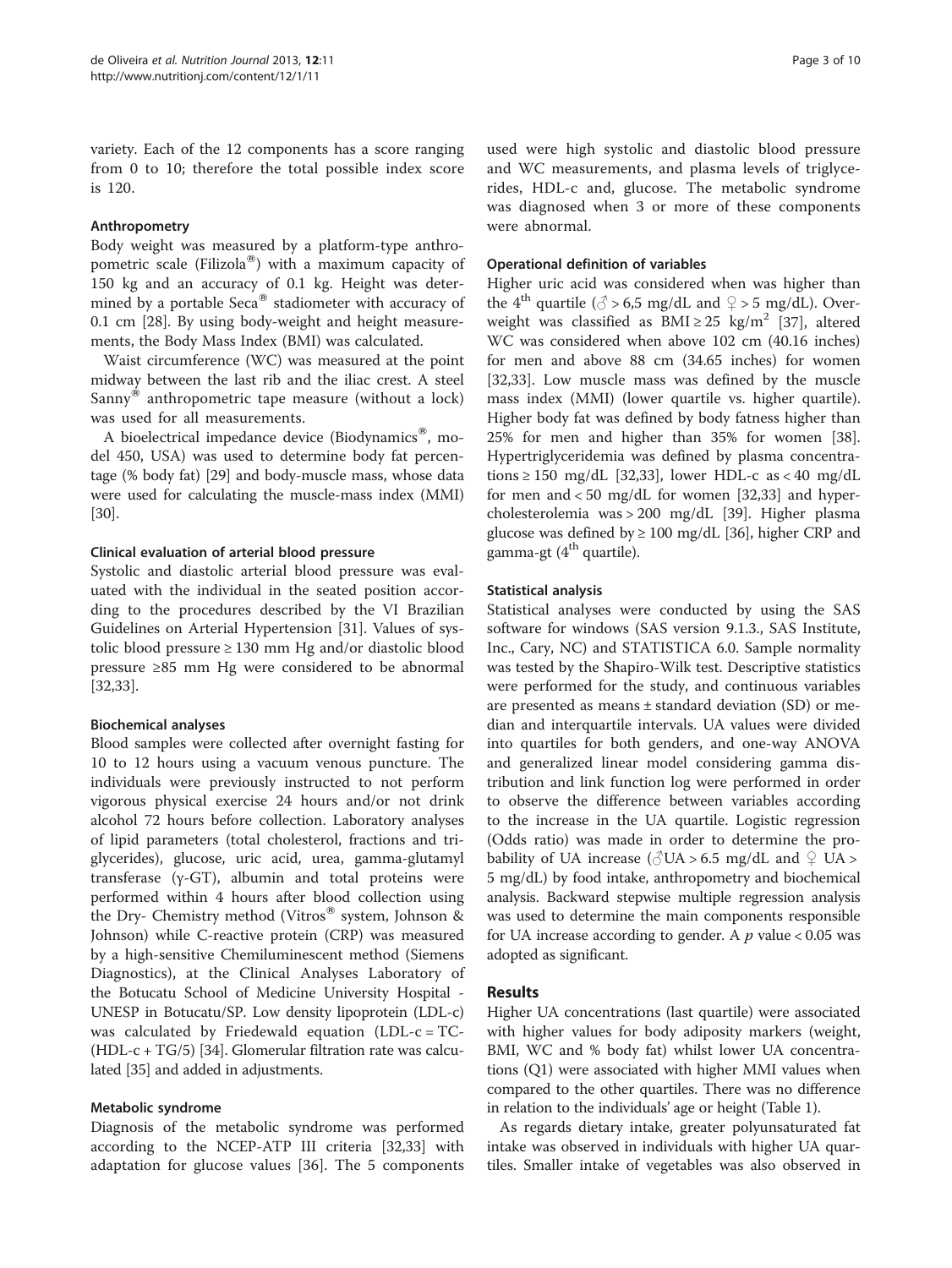|                                   | Quartile 1                   | Quartile 2                   | Quartile 3                   | Quartile 4                   |
|-----------------------------------|------------------------------|------------------------------|------------------------------|------------------------------|
| Age (years)                       | 53,4 $\pm$ 9.7 <sup>a</sup>  | $52.7 \pm 9.8^a$             | $51.7 \pm 9.5^{\circ}$       | 54.1 $\pm$ 9.4 <sup>a</sup>  |
| Weight (kg)                       | $69.3 \pm 13.3^{\circ}$      | $71.5 \pm 12.7$ <sup>a</sup> | $76.8 \pm 16^{b}$            | $81.6 \pm 17^c$              |
| Height (m)                        | $1.62 \pm 0.08^{\circ}$      | $1.61 \pm 0.08^{\circ}$      | $1.62 \pm 0.1^a$             | $1.63 \pm 0.08$ <sup>a</sup> |
| Body Mass Index ( $kg/m2$ )       | $26.17 \pm 3.7^a$            | $27.2 \pm 3.9^a$             | $29.0 \pm 5.2^b$             | $30.5 \pm 5.2^{\circ}$       |
| Waist Circumference (cm)          | $87.64 \pm 11.9^a$           | $90.9 \pm 11.1^{\rm b}$      | $94.2 \pm 13^c$              | $99.4 \pm 13.7^d$            |
| % of body fat                     | $27.8 \pm 5.6^a$             | $29.3 \pm 7.8$ <sup>ab</sup> | $31 \pm 8.4^b$               | $33.6 \pm 8.5^c$             |
| Muscle Mass Index ( $kg/m2$ )     | $10.8 \pm 4.1^a$             | $8.8\pm4^b$                  | $8.7 \pm 3.9^{\rm b}$        | $8.8\pm4^{\rm b}$            |
| <b>Total Energy Intake (kcal)</b> | $1612 \pm 608^a$             | $1584 \pm 603^{\circ}$       | $1651 \pm 700^a$             | $1581 \pm 613^a$             |
| Carbohydrate (%)                  | $51.05 \pm 9.7$ <sup>a</sup> | $51.7 \pm 10.8^{\circ}$      | $50.8 \pm 9.1^a$             | $51 \pm 10.7^a$              |
| Protein (%)                       | $18.8 \pm 6.11^a$            | $19.1 \pm 6.2^a$             | $19.3 \pm 6.2^{\circ}$       | $18.4 \pm 5.9^{\circ}$       |
| Total Lipid (%)                   | $30.17 \pm 8.9^a$            | $29.2 \pm 9.2^a$             | $30.0 \pm 8.1$ <sup>a</sup>  | $30.4 \pm 8.5^a$             |
| Saturated Lipid (%)               | $8.12 \pm 4.1^a$             | $7.7 \pm 3.6^a$              | $8.4 \pm 4.1^a$              | $7.9 \pm 3.6^a$              |
| Monounsaturated Lipid (%)         | $8.32 \pm 2.95$ <sup>a</sup> | $9.0 \pm 4.3^a$              | $8.9 \pm 3.5^a$              | $9.1 \pm 3.5^{\circ}$        |
| Polyunsaturated Lipid (%)         | $5.65 \pm 2.8$ <sup>a</sup>  | $6.2 \pm 2.8^a$              | $6.1 \pm 3.3^{\circ}$        | $7.4 \pm 3.6^b$              |
| Fiber (q)                         | $14.1 \pm 7.1^a$             | $13.8 \pm 8.6^{\circ}$       | $13.3 \pm 7.6^{\circ}$       | $13.1 \pm 8.1^{\circ}$       |
| Cholesterol (mg)                  | $183 \pm 120.8^a$            | $188 \pm 126^a$              | $198 \pm 124$ <sup>a</sup>   | $185 \pm 135^{\circ}$        |
| Cereal (servings)                 | $3.35 \pm 1.8^a$             | $3.5 \pm 1.6^a$              | $3.4 \pm 1.8^a$              | $3.4 \pm 1.5^a$              |
| Fruits (servings)                 | $3 \pm 2.73^{\circ}$         | $2.8 \pm 3.1^a$              | $2.7 \pm 3.2^a$              | $2.8 \pm 3.0^a$              |
| <b>Vegetables (servings)</b>      | $3.6 \pm 2.8^{\circ}$        | $2.9 \pm 2.5^{ab}$           | $2.2 \pm 2^{b}$              | $3.1 \pm 3.1^a$              |
| Legumes (servings)                | $1.2 \pm 1.7^a$              | $1.1 \pm 1.1^a$              | $1.1 \pm 1.5^{\circ}$        | $1.3 \pm 1.8^{\circ}$        |
| Dairy (servings)                  | $1.7 \pm 1.7^{\rm a}$        | $1.4 \pm 1.2^a$              | $1.5 \pm 1.2^a$              | $1.5 \pm 1.3^{\circ}$        |
| Meat (servings)                   | $2.13 \pm 1.6^a$             | $2.3 \pm 1.6^a$              | $2.1 \pm 1.5^a$              | $1.9 \pm 1.5^{\circ}$        |
| Sugar (servings)                  | $1.67 \pm 1.6^a$             | $1.7 \pm 1.7^a$              | $2.0 \pm 1.9^a$              | $1.5 \pm 2.2^a$              |
| Oil (servings)                    | $2.4 \pm 2.4^{\circ}$        | $2.4 \pm 2.5^{\circ}$        | $2.4 \pm 1.9^a$              | $2.7 \pm 2.2^a$              |
| Variety (number)                  | $14.27 \pm 4.2^a$            | $13.3 \pm 3.5^{\circ}$       | $13.1 \pm 3.6^a$             | $13.5 \pm 4^a$               |
| Health Eat Index (points)         | $86.4 \pm 13^{a}$            | $83.2 \pm 12.5^a$            | $82.3 \pm 14.3$ <sup>a</sup> | $81.8 \pm 15^a$              |
| Plasma urea (mg/dL)               | $30.5 \pm 8.5^{\circ}$       | $32 \pm 10.6^{ab}$           | $32.2 \pm 10.2^{ab}$         | $34.8 \pm 14.4^b$            |
| Plasma creatinine (mg/dL)         | $0.89 \pm 0.2$ <sup>a</sup>  | $0.93 \pm 0.2^{ab}$          | $0.96 \pm 0.19^b$            | $1.04 \pm 0.3^{\circ}$       |
| Plasma HDL-c (mg/dL)              | $60.2 \pm 18^a$              | $52.3 \pm 15.5^{\rm b}$      | $49.3 + 14.3^{b}$            | $49.4 \pm 13.9^b$            |
| Plasma LDL-c (mg/dL)              | $123 \pm 35.2^{\circ}$       | $132 \pm 36.1^{ab}$          | $134 \pm 37.4^{\rm b}$       | $134 \pm 38^{b}$             |
| Plasma glucose (mg/dL)            | $101 \pm 28^{\rm a}$         | $102 \pm 37^{\rm a}$         | $100 \pm 32^{\rm a}$         | $104 \pm 30^{\circ}$         |
| Plasma total Cholesterol (mg/dL)  | $208 \pm 41$ <sup>a</sup>    | $213 \pm 44^{ab}$            | $215 \pm 40^{ab}$            | $220 \pm 41^b$               |
| Plasma triglycerides (mg/dL)      | 114 $(81 - 171)^a$           | 117 $(88-174)$ <sup>ab</sup> | 138 (93-183)bc               | 177 $(124 - 232)^{c}$        |
| Plasma total Protein (g/dL)       | $7.08 \pm 0.5^a$             | $7.36\pm0.6^{\rm b}$         | $7.5 \pm 0.6^{\rm b}$        | $7.52 \pm 0.6^{\rm b}$       |
| Plasma albumin (g/dL)             | $4.51 \pm 0.48$ <sup>a</sup> | $4.4 \pm 0.5^{\text{a}}$     | $4.4 \pm 0.5^a$              | $4.4 + 0.5^a$                |
| Plasma gamma-gt (I/U)             | 25 $(18-32.5)^a$             | 27 (19-57) <sup>ab</sup>     | 29 $(21-44)^{ab}$            | 34 (25.5-51.5) <sup>b</sup>  |
| Plasma calcium (mg/dL)            | $8.8 \pm 0.4^{\text{a}}$     | $8.9 \pm 0.9^a$              | $9.1 \pm 0.4^a$              | $9.1 \pm 0.4^{\text{a}}$     |
| Plasma c-Reactive Protein (mg/dL) | $0.14$ $(0-0.3)^{a}$         | $0.2$ $(0.1 - 0.75)^{a}$     | $0.26$ $(0.1 - 0.5)^{a}$     | $0.3$ $(0.18-0.6)^a$         |
| Systolic blood pressure (mmHg)    | $126 \pm 17^a$               | $126\pm18^{\rm ab}$          | $132 \pm 17^{b}$             | $130\pm17^{\text{ab}}$       |
| Diastolic blood pressure (mmHg)   | $80 \pm 11^a$                | $79 \pm 11^a$                | $82 \pm 10^a$                | $83 \pm 11^a$                |

<span id="page-3-0"></span>Table 1 Demographic, anthropometric, clinical and laboratory characterization of individuals according to the uric acid quartile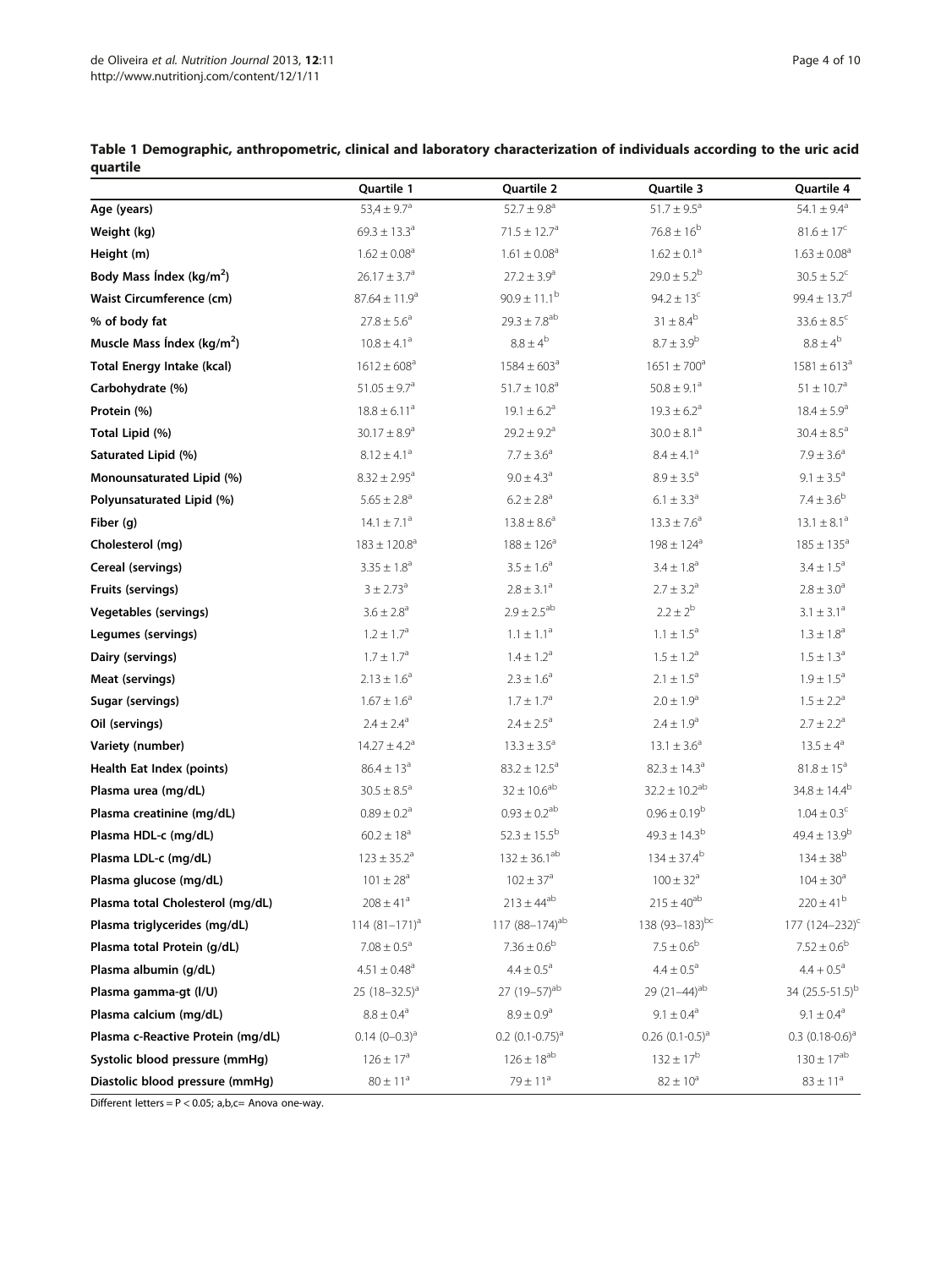|                                          | Model 1                | Model 2             | Model 3               | Model 4              |
|------------------------------------------|------------------------|---------------------|-----------------------|----------------------|
| Body Mass Index (abnormal vs normal)     | $2.23$ (1.32-3.75)*    | $2.81(1.5-5.28)$ *  | $1.97(1.41-3.41)^{*}$ | $2.28(1.13 - 4.6)^*$ |
| Muscle Mass Index (P25 vs P75)           | $8.11(4.52 - 14.58)^*$ | 17.51 (7.98-38.48)* | $7.16$ (3.6-14.29)*   | 13.4 (5.21-34.56)*   |
| Waist Circumference (abnormal vs normal) | $2.21(1.39-3.52)^*$    |                     | $1.91(1.15-3.16)^{*}$ | $1.14(0.6-2.17)$     |
| % body fat (abnormal vs normal)          | 1.96 (1.22-3.16)*      | $1.8(1.03-3.16)$ *  | 1.76 (1.04-2.98)*     | 1.54 (0.81-2.9)      |

Table 2 Odds ratio to present the UA at the higher quartile (UA  $\beta$  > 6.5 mg/dL and  $\Omega$  UA > 5 mg/dL) according to body composition

Model 1 – Adjusted for gender, age and other components of body composition analyzed.

Model 2 – Model 1 + Metabolic Syndrome.

Model 3 – Model 1 + c-Reactive Protein, gamma-gt, LDL-c, creatinine, urea and albumin.

Model 4 – Model 3 + HDL-c, triglycerides, hypertension and glucose.

 $*$ p < 0.05.

the second and third quartiles. The intake of other macronutrients and groups of the pyramid servings did not show difference according to the increase in the UA quartile (Table [1](#page-3-0)).

Urea, creatinine, LDL-c, TC, TG, total proteins and gamma-GT showed lower values according to the increase of the UA quartiles. The opposite was observed for HDL-c, with individuals in the first quartile showing higher concentrations. No significant difference was observed for the other biochemical parameters. Sistolyc blood pressure showed a higher value in the third quartile while there was no difference for diastolic blood pressure (Table [1](#page-3-0)).

The odds ratio for the UA at the last quartile ( $\circ$  UA > 6.5 mg/dL and  $\mathcal{Q}$  UA > 5 mg/dL) was performed, according to alterations in body composition. In model 1, additionally to the adjustment for gender and age, all body composition components were included in the same model, because it was possible to observe the influence of each compartment alone. Individuals with BMI, WC and % body fat above normality as well as with little muscle mass (MMI < P25) showed higher chances of high uric acid. When MS was adjusted for BMI, % body fat and MMI (Model 2) remained significant, and WC analysis

was not performed, since it is part of the MS criteria. The four body-composition components evaluated remained significant when MS was removed from the adjustment and CRP (inflammation) gamma-gt LDL-c, glomerular filtration (creatinine and urea) were added. When the MS components (HDL-c, TG, hypertension and glucose) were added to the adjustment, only high BMI and low muscle mass remained significant (Table 2).

As regards dietary intake, intake >60% of carbohydrate of total caloric intake when compared to <50% of CHO, represented higher chances of UA increase (Model 1). It is known that high CHO intake can increase glycemia and/or TG, and these may be related to UA increase. Hence, both were adjusted (Models 2 and 3). When high CHO intake was adjusted for glycemia or TG, the effect of CHO on UA was lost. Thus CHO intake could directly influence UA serum concentrations, firstly increasing glycemia or TG (Table 3). The intake of food pyramid servings and HEI did not show influence on UA (data not shown).

The biochemical data were gathered in the same model, and adjusted for gender and age (Model 1) was added. The altered values for creatinine, HDL-c, LDL-c and TG, conjointly with values in the last quartile for gamma-gt

|                | Table 3 Odds ratio to present the UA at the higher quartile (UA $\beta$ > 6.5 mg/dL and $\heartsuit$ UA > 5 mg/dL) according to |  |  |  |
|----------------|---------------------------------------------------------------------------------------------------------------------------------|--|--|--|
| dietary intake |                                                                                                                                 |  |  |  |

|                                      | Model 1              | Model 2           | Model 3                |
|--------------------------------------|----------------------|-------------------|------------------------|
| Carbohydrate ( $>60\%$ vs $< 50\%$ ) | $3.22$ (1.01-10.27)* | 1.38 (0.22-8.73)  | $1.43(0.23-9.0)$       |
| Protein (>15% vs <15%)               | $0.99(0.45 - 2.18)$  | $1.05(0.36-3.05)$ | $0.83$ $(0.28 - 2.45)$ |
| Total Lipid (>35% vs 25-35%)         | 1.57 (0.62-4.02)     | 1.02 (0.27-3.86)  | $0.88(0.23 - 3.36)$    |
| Saturated lipid (>10% vs <10%)       | $0.77(0.35-1.70)$    | $0.32(0.10-1.0)$  | $0.34(0.11-1.06)$      |
| Monounsaturated Lipid (>10% vs <10%) | 1.38 (0.64-2.98)     | 2.51 (0.71-8.89)  | 2.02 (0.56-7.34)       |
| Polyunsaturated Lipid (>10% vs <10%) | 1.87 (0.82-4.29)     | 2.05 (0.62-6.82)  | 2.51 (0.75-8.39)       |
| Cholesterol (>300 vs <300 mg)        | $1.51(0.61-3.76)$    | 1.99 (0.33-11.95) | 1.25 (0.20-7.83)       |
| Fiber (Q4 vs Q1)                     | $1.06(0.44 - 2.55)$  | 1.99 (0.45-8.77)  | 1.51 (0.33-6.85)       |

Model 1 – adjusted for gender, age, Body Mass Index, Total Energy Intake and other components of diet (macronutrient) analyzed.

Model 2 – Model 1 + glucose.

Model 3 – Model 1 + triglycerides.

 $*$ p < 0,05.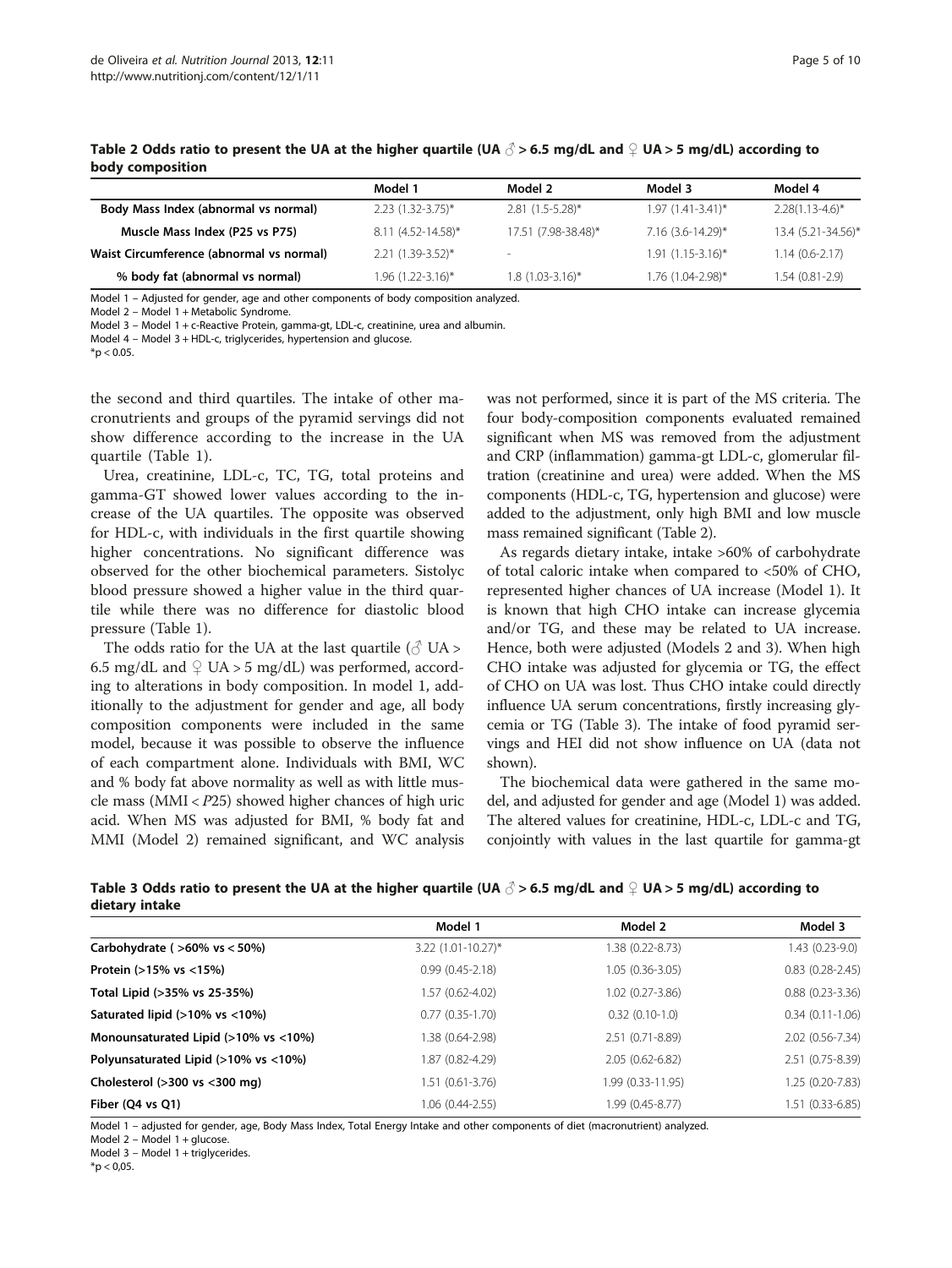|                                    | Model 1             | Model 2                | Model 3                | Model 4                |
|------------------------------------|---------------------|------------------------|------------------------|------------------------|
| Creatinine (abnormal vs normal)    | 3.25 (1.09-9.69)*   | 1.99 (0.47-8.37)       | $0.83$ $(0.12 - 5.69)$ | $0.83$ $(0.12 - 5.67)$ |
| Urea (abnormal vs normal)          | 1.25 (0.84-1.86)    | 1.35 (0.75-2.41)       | 2.72 (1.27-5.83)*      | 2.53 (1.19-5.41)*      |
| Albumin (Q4 vs Q1)                 | $1.4(0.9-2.21)$     | $0.74(0.38-1.42)$      | $1.05(0.41 - 2.72)$    | $1.11(0.43 - 2.87)$    |
| HDL-c (abnormal vs normal)         | $1.57$ (1.12-2.17)* | 1.21 (0.77-1.90)       | $0.98(0.53 - 1.81)$    | 1.17 (0.66-2.08)       |
| Gamma-gt (Q4 vs Q1)                | 4.58 (2.22-9.44)*   | $3.41 (1.08 - 10.7)^*$ | 3.53 (0.91-13.61)      | 3.33 (0.87-12.73)      |
| Glucose (abnormal vs normal)       | $1.05(0.76-1.44)$   | 1.01 (0.64-1.57)       | $1.03(0.56-1.87)$      | 1.27 (0.74-2.18)       |
| LDL-c (abnormal vs normal)         | $1.4(1.04-1.88)$ *  | 1.52 (1.02-2.28)*      | $1.16(0.71-1.90)$      | 1.15 (0.70-1.89)       |
| C-Reactive Protein (Q4 vs Q1)      | $2.37$ (1.43-3.91)* | 1.81 (0.91-3.58)       | $2.87(1.10-7.45)^*$    | $2.77(1.07 - 7.21)^*$  |
| Triglycerides (abnormal vs normal) | 1.83 (1.34-2.50)*   | 2.44 (1.59-3.83)*      | 2.29 (1.21-4.30)*      | 2.76 (1.55-4.90)*      |

Table 4 Odds ratio to present the UA at the higher quartile (UA  $\beta$  > 6.5 mg/dL and  $\circ$  UA > 5 mg/dL) according to biochemical data

Model 1 – adjusted for gender, age and other biochemical components analyzed.

Model 2 – Model 1 + Body Mass Index, Muscle Mass Index, waist circumference and% body fat.

Model 3 – Model 2 + Metabolic Syndrome and glomerular filtration rate.

Model 4 – Model 2 + Hypertension and glomerular filtration rate.

 $*$ p < 0.05.

and CRP were significant in increasing the chances of individuals' showing high UA. When body composition was added to the adjustment (Model 2), the creatinine and HDL-c values lost their effect; however, gamma-gt, LDL-c and TG remained significant. MS and glomerular filtration rate were also added to the adjustment (Model 3); TG remained significant, and the last CRP quartile and altered urea values became significant, thus increasing the chances of UA increase. Hypertension and glomerular filtration rate were added to the model, and MS was removed (Model 4) because, in this way, all MS components would be gathered in the same adjustment model, and no modifications were observed in relation to the latter model, that is, altered urea and TG values; and values above the CRP last quartile were associated with UA increase (Table 4).

The main factors of each compartment were gathered in order to observe which factor showed greater influence on UA serum concentrations according to gender. It was observed that WC and creatinine increase, together with HDL-c and muscle mass reduction, is 36% responsible for UA increase in females. In males, however, BMI increase and muscle mass decrease showed 28% responsibility (Table 5).

# **Discussion**

The main finding of the study was that higher UA levels were associated positively with BMI, triglycerides, urea, and CRP and inversely with MMI. According to the gender, the main predictors for UA increase were BMI and muscle mass for men. Waist circumference, creatinine, and muscle mass (positively); and HDL-c (negatively) were associated for women.

UA serum concentrations are maintained through the synthesis and excretion of urate [\[40\]](#page-8-0); hence, creatinine and serum urea, which are considered to be glomerular function markers, are directly related to UA concentrations, particularly due to the urate excretion relationship. Choe et al., 2008 [\[41](#page-9-0)] reported that creatinine has strong influence on urate concentrations. Rathmann et al. (2007) investigated UA concentrations in a population consisting of black and white adults for ten years and identified an independent relationship of creatinine and urate [\[42\]](#page-9-0).

Creatinine serum concentration was one of the main UA-related factors for females. In the odds-ratio model (Table 5), altered creatinine increased the chances of hyperuricemia, but this fact occurred only in the first adjustment of the model. When the body-composition

Table 5 Analysis of backward stepwise multiple regression of variables according to UA concentrations

| Female                   |                   |       |          |       |          |       | Male                                 |                   |       |          |       |          |       |
|--------------------------|-------------------|-------|----------|-------|----------|-------|--------------------------------------|-------------------|-------|----------|-------|----------|-------|
|                          | Beta <sub>B</sub> | EP    | B        | EP    |          | p     |                                      | Beta <sub>B</sub> | EP    | B        | EP    |          | р     |
| intercept                |                   |       | $-0.638$ | 0.713 | $-0.894$ | 0.372 | intercept                            |                   |       | 1.709    | 0.783 | 2.183    | 0.031 |
| Waist Circumference (cm) | 0.475             | 0.057 | 0.051    | 0.006 | 8.303    | 0.000 | <b>Body Mass</b><br>Index $(kq/m^2)$ | 0.526             | 0.081 | 0.189    | 0.029 | 6.538    | 0.000 |
| Muscle Mass (kg)         | $-0.393$          | 0.057 | $-0.040$ | 0.006 | $-6.925$ | 0.000 | Muscle Mass (kg)                     | $-0.415$          | 0.081 | $-0.041$ | 0.008 | $-5.152$ | 0.000 |
| Creatinine (mg/dL)       | 0.242             | 0.047 | 2.244    | 0.440 | 5.100    | 0.000 |                                      |                   |       |          |       |          |       |
| $HDL-c$ (mg/dL)          | $-0.197$          | 0.049 | $-0.016$ | 0.004 | $-4.046$ | 0.000 |                                      |                   |       |          |       |          |       |
| $R^2$                    | 0.36              |       |          |       |          | 0.00  | $R^2$                                | 0.28              |       |          |       |          | 0.00  |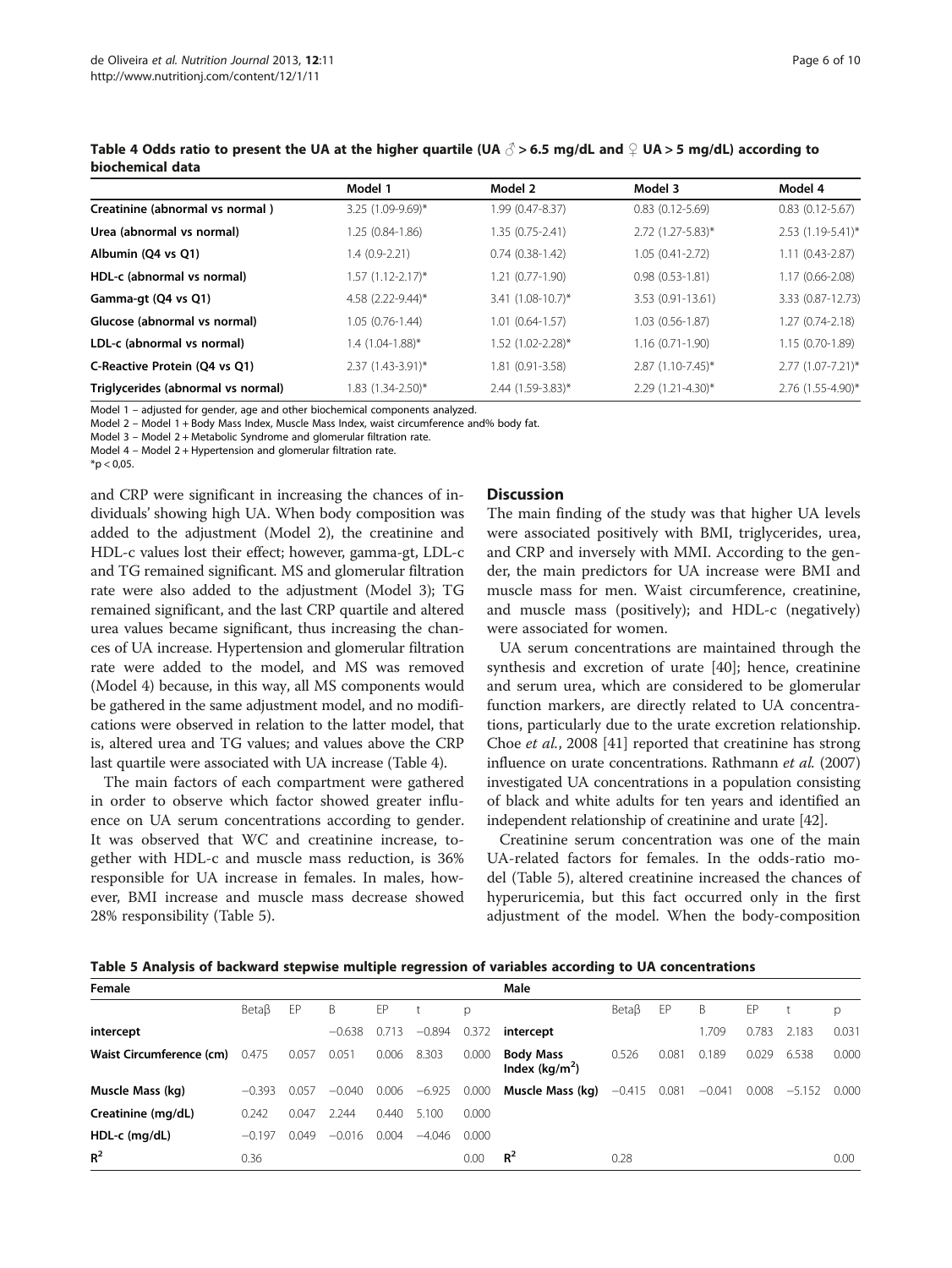components were added, the effect was lost. On the other hand individuals with altered urea showed approximately 2.5 more chances of increasing UA, regardless of the influence from other factors, including glomerular filtration rate, which means that mechanisms independently of excretion can influence this relation.

The increase in uricemia distribution quartiles did not follow age increase. It is usually reported that, as age advances, a gradual reduction in glomerular filtration occurs, which results in plasma retention of solutes that are normally excreted by the kidneys [[43](#page-9-0)]. In the present study, age ranged from 21 to 82 years, but most individuals were 40 to 60 years old and probably showed little variability in glomerular filtration. Additionally, the adjustment for glomerular filtration rate was made.

The increase in uricemia distribution quartiles was accompanied by increase in body adiposity markers (weight, BMI, WC and % body fat). Altered WC was positively associated with urate concentrations; however, when fitted for other MS components, the effect was lost, thus showing that WC is indirectly associated with UA, since individuals with abdominal adiposity could present MS and/or alteration in its components, and these could be responsible for affecting UA. It is believed that TG is the main MS component influencing UA, as it was the only factor that remained significant after all adjustments.

Other studies showed the relationship between WC or abdominal adiposity and UA increase [\[44,45](#page-9-0)], reporting that visceral fat is more related to UA increase than subcutaneous fat [\[46,47](#page-9-0)]. Adipose tissue produces various cytokines, including leptin, and the probable explanation for the association between WC and hyperuricemia would be the association found by Bedir et al., (2003) [\[48\]](#page-9-0) and Fruehwald-Schultes et al., (1999) [\[49\]](#page-9-0), where UA serum concentrations are independently related to leptin. Two mechanisms could explain such relationship. The first would be the influence of leptin on the renal function, which decreases renal UA excretion. In the second mechanism, UA could modulate leptin concentrations, thus increasing its gene expression or decreasing its excretion [[49](#page-9-0)].

BMI above  $25 \text{ kg/m}^2$  was one of the main components associated with UA increase both in the fitted models and in the multiple regression analysis for males, and it also showed significant correlation with uricemia. BMI showed a positive relation with leptin concentrations [[50\]](#page-9-0), which is a factor leading to UA increase.

Additionally, individuals with high BMI may show insulin resistance, TG alteration and high blood pressure, and all these factors are related to UA increase [[12\]](#page-8-0). In our study, insulin sensitivity was not measured; however, the analyses were fitted for SAH and TG, and the values remained significant. This showed that independent mechanisms from these two factors could explain such relation, probably to insulin resistance.

UA increase is observed in individuals with insulin resistance, probably because hyperinsulinemia would cause lower renal UA excretion [\[51](#page-9-0)]. Besides, insulin could also indirectly affect UA, since there is an association between hyperinsulinemia and hypertriglyceridemia.

In the present study, individuals with altered TG showed approximately 2.5 more chances of UA increase, regardless of other variables (body composition. gender, inflammation, dyslipidemia, MS, and SAH). Some studies show that high plasma triglyceride concentrations are related to hyperuricemia [\[52](#page-9-0)-[55](#page-9-0)]. One of the explanations for such relation would be that, during the TG synthesis, there would be a greater need for NADPH for the de novo synthesis of fatty acids [[53\]](#page-9-0). Matsuura et al. (1998) report that the synthesis of fatty acids in the liver is related to the de novo synthesis of purine, thus accelerating UA production [\[45\]](#page-9-0).

In the present study, UA concentrations were negatively determined by MM (kg) in males and females. The hypothesis would be the negative correlation existing between MM and inflammation [\[56](#page-9-0)], since an association between UA increase and inflammatory markers has been reported [\[57\]](#page-9-0). However, in our study, muscle mass was fitted for inflammation (CRP), and the influence of muscle mass on UA remained. Possibly, other mechanisms would influence the association between muscle reduction and UA increase, such as oxidative stress.

A recent study observed an inverse relation between MMI and UA in healthy individuals older than 40 years [[58](#page-9-0)]. The authors believe that increased urate serum concentrations would be a causal factor for sarcopenia, especially through increased inflammation and oxidative stress [[58](#page-9-0)]. During the sarcopenic process, reactive oxygen species (ROS) and oxidative stress increase, and one of the mechanisms for ROS increase would be the activation of the xanthine oxidase metabolic pathway, which increases UA production and the superoxide radical [[59](#page-9-0)]. In the present study, oxidative stress was not evaluated, and it may be a causal factor for such relation between UA and MMI; however, further studies analyzing the cause and effect between these two factors and their main mechanisms are necessary.

A positive association was found between UA and CRP (inflammation), regardless of body composition (hyperadiposity and/or sarcopenia), gender, age and the presence of MS and its components, which means that there are a direct relation between these two factors. Another study showed a positive association between inflammation and UA, but no adjustment was performed to observe whether the effect would remain the same [[60\]](#page-9-0). In-vitro studies showed that UA exerts a pro-inflammatory effect, thus stimulating the production of interleukin-1, interleukin-6 the tumor necrosis factor [[61\]](#page-9-0).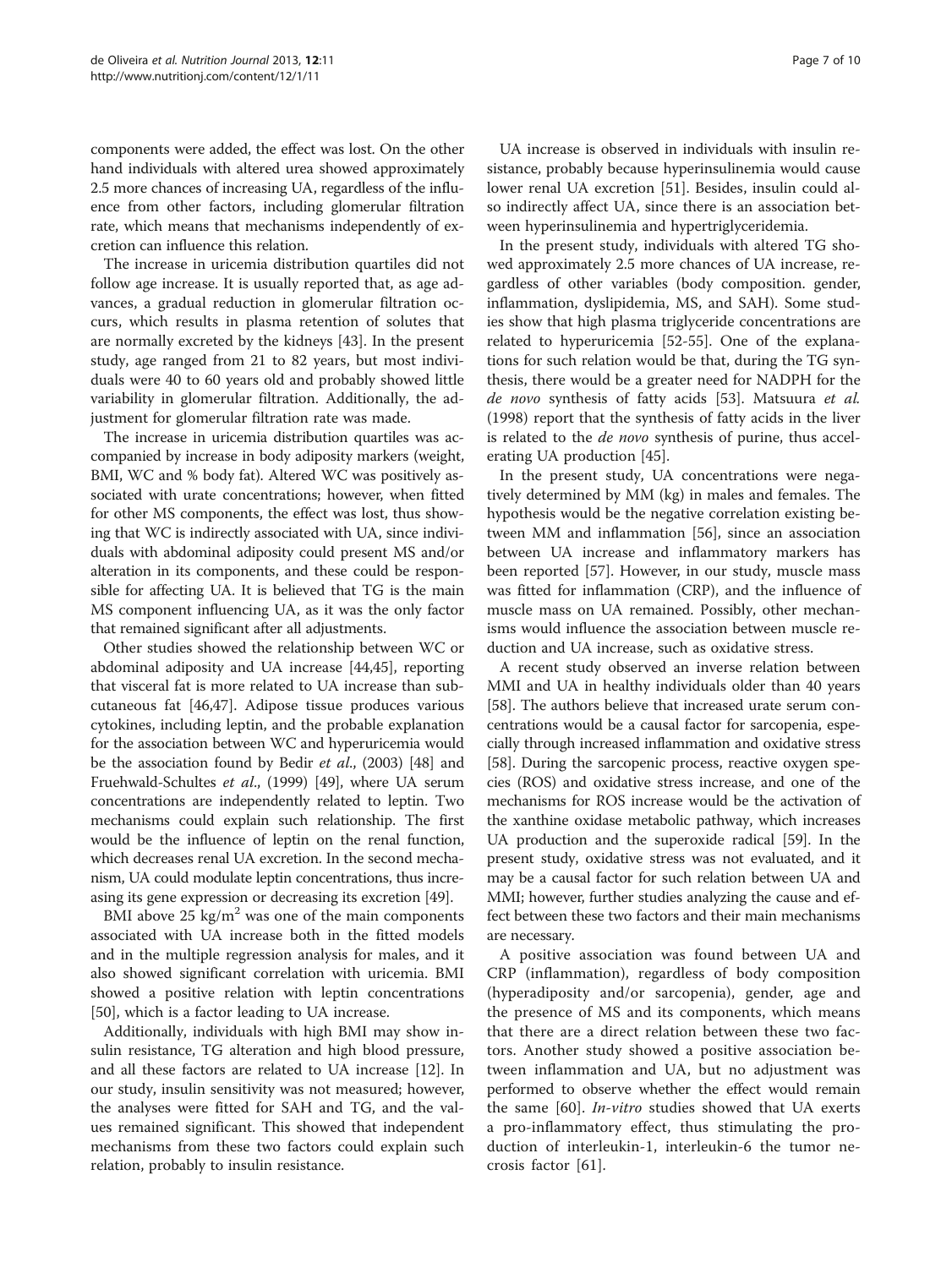Individuals with higher CRP concentrations showed increased UA; however, UA is positively associated with total plasma antioxidant capacity, thus showing beneficial effects. On the other hand, deleterious relations of urate, such as the inverse association with adiponectin and the positive relation with E-selectin, were previously observed [[62\]](#page-9-0). Such associations can show that UA may increase in order to enhance total plasma antioxidant capacity against moderate oxidative and inflammatory stress, thus being a protective feature against factors related to cardiovascular diseases. It is also noteworthy that UA may be deleterious in high concentrations [\[21](#page-8-0)], which shows the importance of maintaining urate values within normality.

Reduced HDL-c was one of the main factors responsible for UA increase (negative association) in females. This fact was observed by the backward stepwise multiple regression analysis. The negative correlation between HDL-c and AU was previously described [\[60\]](#page-9-0), and it has been recently shown that the higher the urate concentration, the smaller the size of HDL-c and LDL-c particles, which provides a greater atherogenic profile [[60\]](#page-9-0). However, our group has shown that, when the adjustment for body composition and SM components is performed, the association between UA and HDL-c is lost [[16](#page-8-0)], which was also observed in the present study after adjustment. The probable mechanisms for the inverse association between these two factors would be the relation existing between HDL-c reduction and insulin resistance [\[63](#page-9-0)].

It is expected that individuals with high UA will have more chances of presenting MS [\[52](#page-9-0)]. MS is associated with increased oxidative stress [\[64\]](#page-9-0), and it known that UA is a potent antioxidant [\[3](#page-8-0)]. Thus, it can be supposed that urate increase could result from the defense mechanism from such oxidative stress [[65](#page-9-0)]. These factors further enhance our results, since the factors associated with UA (BMI, MMI, urea, TG and CRP) remained significant even after adjustment for MS.

In the present study, diet did not show direct influence on UA, but inadequate diet, conjointly with lack of physical activity, could alter body composition (higher adiposity), and such alteration would change UA. Additionally, an indirect relation of high carbohydrate intake was observed through the possible alterations in TG and/or glycemia.

The intake of protein, meat and legumes, which could be related to increased purine intake, was not related to UA concentrations, thus agreeing with the literature [[13,14\]](#page-8-0). Some studies showed that high purine intake does not influence UA, since a purine-rich diet would be responsible for increasing only 1 to 2 mg/dL of UA [[66,67\]](#page-9-0). Although the present study evaluated the intake of protein-source foods, an exclusive investigation on purine-source foods was not performed. Hence, further studies are required in order to learn about the actual effects of the intake of purine-rich foods on urate concentrations.

A significant weak and inverse correlation was observed  $(r = -0.11)$  between the intake of dairy products and UA, but when fitted for gender, BMI and VCT, the significance was lost. Although the present study did not observe such relation, other investigations reported an inverse association between dairy products and UA [[13,14,](#page-8-0)[68\]](#page-9-0), which is explained by the fact that milk proteins (lactalbumin and casein) showed a uricosuric effect [\[69](#page-9-0)].

Based on our data, lifestyle-modification conducts targeted at lean-mass maintenance and fat-mass reduction and concern about dietary composition are suggested in primary care for uricemia increase in non-uremic individuals.

# Study limitations

This was a cross-sectional study, and some cause/effect relationships cannot be possibly confirmed, but only whether or not an association between the studied factors exists. The dietary intake investigation on the individuals was performed only on one day, and a food recall for at least three weekdays would ideal, since there may be dietary variations that were not analyzed. Some dietary factors were not evaluated, such as the intake of alcohol, purine and caffeinated drinks, which are known for their interference with UA values [\[14](#page-8-0)[,68,70\]](#page-9-0). Insulin resistance was not measured, and that would be important for this type of analysis, since some UA increase mechanisms are involved with this factor. Furthermore, medication intake and smoking status were not controlled.

#### Conclusions

The main factors associated with UA increase were altered BMI (overweight and obesity), muscle hypotrophy (MMI), higher levels of urea, triglycerides, and CRP. No dietary components were found among uricemia predictors.

#### Abbreviations

BMI: Body mass index; MMI: Muscle Mass Index; WC: Waist circumference; NCEP-ATPIII: National Cholesterol Education Program-Adult Treatment Painel III; MS: Metabolic Syndrome; γ–GT: γ-glutamyl transferase; CRP: C-reactive protein; TG: Triglycerides.

#### Competing interests

The authors declare that they have no competing interests.

#### Authors' contributions

EPO wrote the manuscript, FM corrected the manuscript, LVAS made the statistical analysis and corrected the manuscript. RCB read, corrected, and approved the final version of the manuscript. All authors read and approved.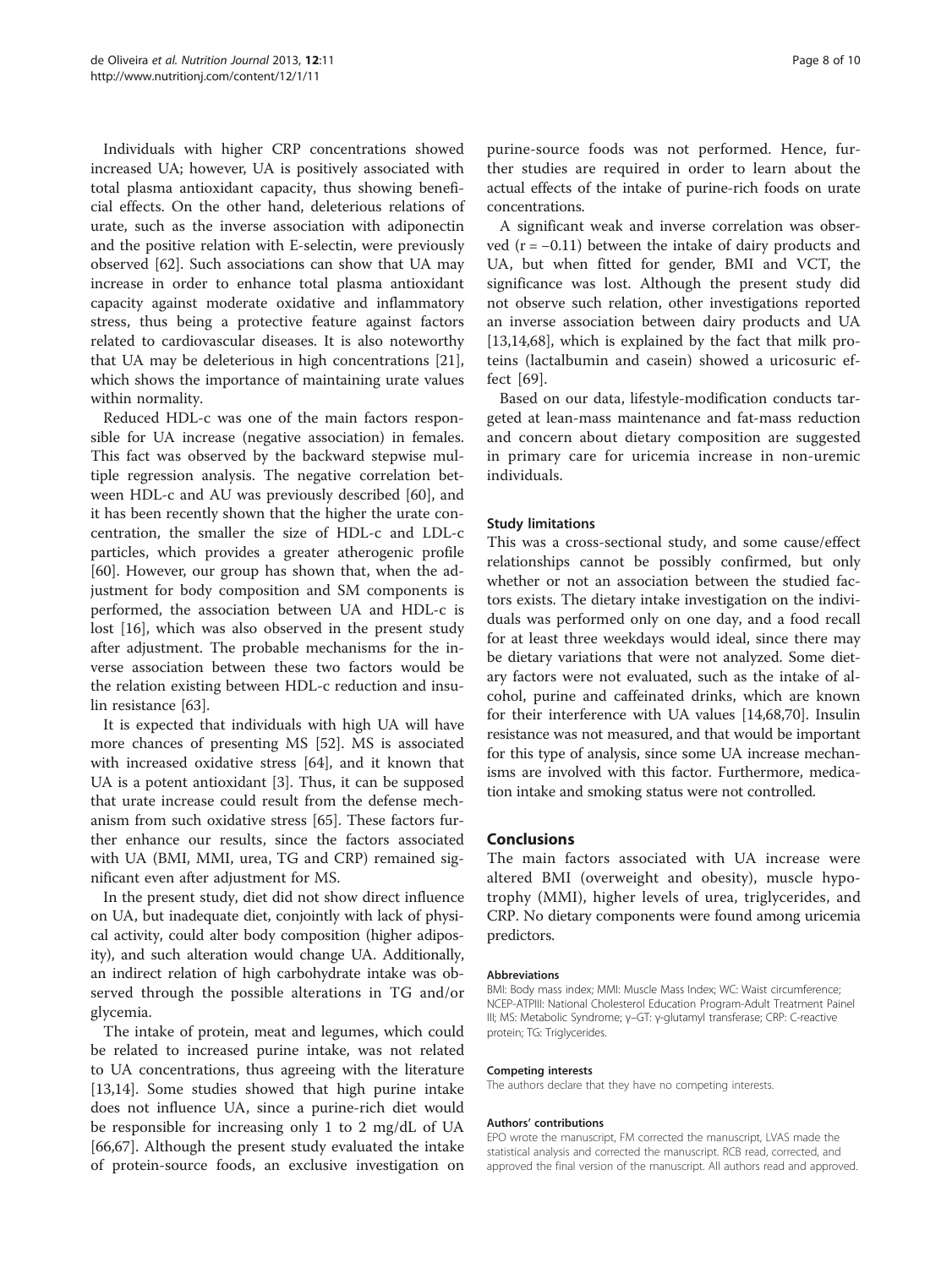#### <span id="page-8-0"></span>Acknowledgments

CNPq, CAPES and FAPESP for the financial support and GAP (a statistical support of Botucatu School of Medicine) for the statistical analysis.

#### Author details

<sup>1</sup>Center for exercise metabolism and nutrition (CeMENutri) Department of Public Health Botucatu School of Medicine (UNESP), Botucatu, Brazil. 2 Department of Pathology Botucatu School of Medicine (UNESP), Botucatu, Brazil. <sup>3</sup>Department of Bioestatistic Bioscience Institute (UNESP), Botucatu, Brazil. <sup>4</sup> CeMENutri Departamento de Saúde Pública Faculdade de Medicina UNESP, Distrito de Rubião Jr. s/n°, Botucatu, SP 18.618-970, Brazil.

Received: 18 February 2012 Accepted: 11 January 2013 Published: 12 January 2013

#### References

- 1. Manfredi JP, Holmes EW: Purine salvage pathways in myocardium. Annu Rev Physiol 1985, 47:691–705.
- 2. Sautin YY, Johnson RJ: Uric acid: the oxidant-antioxidant paradox. Nucleosides Nucleotides Nucleic Acids 2008, 27:608–619.
- 3. Maxwell SR, Thomason H, Sandler D, Leguen C, Baxter MA, Thorpe GH, Jones AF, Barnett AH: Antioxidant status in patients with uncomplicated insulin-dependent and non-insulin-dependent diabetes mellitus. Eur J Clin Invest 1997, 27:484–490.
- 4. Ma YS, Stone WL, LeClair IO: The effects of vitamin C and urate on the oxidation kinetics of human low-density lipoprotein. Proc Soc Exp Biol Med 1994, 206:53–59.
- 5. Hooper DC, Spitsin S, Kean RB, Champion JM, Dickson GM, Chaudhry I, Koprowski H: Uric acid, a natural scavenger of peroxynitrite, in experimental allergic encephalomyelitis and multiple sclerosis. Proc Natl Acad Sci U S A 1998, 95:675–680.
- 6. Wayner DD, Burton GW, Ingold KU, Barclay LR, Locke SJ: The relative contributions of vitamin E, urate, ascorbate and proteins to the total peroxyl radical-trapping antioxidant activity of human blood plasma. Biochim Biophys Acta 1987, 924:408–419.
- 7. Krishnan E, Pandya BJ, Chung L, Dabbous O: Hyperuricemia and the risk for subclinical coronary atherosclerosis - data from a prospective observational cohort study. Arthritis Res Ther 2011, 13:R66.
- Kim SY, Guevara JP, Kim KM, Choi HK, Heitjan DF, Albert DA: Hyperuricemia and risk of stroke: a systematic review and meta-analysis. Arthritis Rheum 2009, 61:885–892.
- Takahashi MM, de Oliveira EP, de Carvalho AL, Dantas LA, Burini FH, Portero-McLellan KC, Burini RC: Metabolic Syndrome and dietary components are associated with coronary artery disease risk score in free-living adults: a cross-sectional study. Diabetol Metab Syndr 2011, 3:7.
- 10. Roddy E, Doherty M: Epidemiology of gout. Arthritis Res Ther 2010, 12:223.
- 11. Onat A, Uyarel H, Hergenc G, Karabulut A, Albayrak S, Sari I, Yazici M, Keles I: Serum uric acid is a determinant of metabolic syndrome in a population-based study. Am J Hypertens 2006, 19:1055–1062.
- 12. Doehner W, Schoene N, Rauchhaus M, Leyva-Leon F, Pavitt DV, Reaveley DA, Schuler G, Coats AJ, Anker SD, Hambrecht R: Effects of xanthine oxidase inhibition with allopurinol on endothelial function and peripheral blood flow in hyperuricemic patients with chronic heart failure: results from 2 placebo-controlled studies. Circulation 2002, 105:2619–2624.
- 13. Yu KH, See LC, Huang YC, Yang CH, Sun JH: Dietary factors associated with hyperuricemia in adults. Semin Arthritis Rheum 2008, 37:243–250.
- 14. Choi HK, Atkinson K, Karlson EW, Willett W, Curhan G: Purine-rich foods, dairy and protein intake, and the risk of gout in men. N Engl J Med 2004, 350:1093–1103.
- 15. Choi HK, Liu S, Curhan G: Intake of purine-rich foods, protein, and dairy products and relationship to serum levels of uric acid: the Third National Health and Nutrition Examination Survey. Arthritis Rheum 2005, 52:283–289.
- 16. de Oliveira EP, Manda RM, Torezan GA, Corrente JE, Burini RC: Dietary, anthropometric, and biochemical determinants of plasma high-density lipoprotein-cholesterol in free-living adults. Cholesterol 2011, 2011:851750.
- 17. Takahashi MM, de Oliveira EP, Moreto F, Portero-McLellan KC, Burini RC: Association of dyslipidemia with intakes of fruit and vegetables and the body fat content of adults clinically selected for a lifestyle modification program. Arch Latinoam Nutr 2010, 60:148–154.
- 18. Orsatti FL, Nahas EA, Orsatti CL, de Oliveira EP, Nahas-Neto J, da Mota GR, Burini RC: Muscle mass gain after resistance training is inversely correlated with trunk adiposity gain in postmenopausal women. J Strength Cond Res 2012, 26:2130–2139.
- 19. Moreto F, de Oliveira EP, Manda RM, Torezan GA, Teixeira O, Michelin E, Burini RC: Pathological and Behavioral Risk Factors for Higher Serum C-Reactive Protein Concentrations in Free-Living Adults-a Brazilian Community-Based Study. Inflammation 2012. in press.
- 20. de Oliveira EP, Burini RC: High plasma uric acid concentration: causes and consequences. Diabetol Metab Syndr 2012, 4:12.
- 21. Kutzing MK, Firestein BL: Altered uric acid levels and disease states. J Pharmacol Exp Ther 2008, 324:1-7.
- 22. IBGE: Instituto Brasileiro de Geografia e Estatística. Estimativas da população residente em municípios brasileiros. Ministério do Planejamento, Orçamento e Estatística, 2006 [acesso em 12 de junho de 2008, disponível em. [http://www.ibge.gov.br/home/estatistica/populacao/estimativa2006/](http://www.ibge.gov.br/home/estatistica/populacao/estimativa2006/estimativa.shtm) [estimativa.shtm](http://www.ibge.gov.br/home/estatistica/populacao/estimativa2006/estimativa.shtm).
- 23. Anção MS, Cuppari L, Draibe AS, Sigulem D: Programa de Apoio à Nutrição Nutwin Versão 1,5. São Paulo: Departamento de Informática em Saúde (DIS) da Escola Paulista de Medicina da Universidade Federal de São Paulo; 2002.
- 24. NEPA/UNICAMP: Tabela brasileira de composição de alimentos. Taco. Versão 1. Campinas.; 2004 [\(http://189.28.128.100/nutricao/docs/taco/tab\\_bras\\_de\\_](http://189.28.128.100/nutricao/docs/taco/tab_bras_de_comp_de_alim_doc.pdf) [comp\\_de\\_alim\\_doc.pdf\)](http://189.28.128.100/nutricao/docs/taco/tab_bras_de_comp_de_alim_doc.pdf).
- 25. IBGE: Tabela de Composição de Alimentos. 5th edition. Rio de Janeiro; 1999 ([http://biblioteca.ibge.gov.br/visualizacao/monografias/GEBIS%20-%20RJ/](http://biblioteca.ibge.gov.br/visualizacao/monografias/GEBIS%20-%20RJ/endef/1999_Tabela%20de%20composicao%20de%20alimentos.pdf) [endef/1999\\_Tabela%20de%20composicao%20de%20alimentos.pdf\)](http://biblioteca.ibge.gov.br/visualizacao/monografias/GEBIS%20-%20RJ/endef/1999_Tabela%20de%20composicao%20de%20alimentos.pdf).
- 26. Philippi ST: Tabela de Composição de Alimentos: Suporte para decisão nutricional. 2ªth edition. São Paulo: Coronário; 2002.
- 27. Mota JF, Rinaldi AEM, Pereira AF, Maestá N, Scarpin MM, Burini RC: Adaptation of the healthy eating index to the food guide of the Brazilian population. Rev Nutr 2008, 21:545–552.
- 28. Heyward VH, Stolarczyk LM: Avaliação da composição corporal aplicada. 1st edition. Barueri: Manole; 2000.
- 29. Segal KR, Van Loan M, Fitzgerald PI, Hodgdon JA, Van Itallie TB: Lean body mass estimation by bioelectrical impedance analysis: a four-site crossvalidation study. Am J Clin Nutr 1988, 47:7-14.
- 30. Janssen I, Heymsfield SB, Baumgartner RN, Ross R: Estimation of skeletal muscle mass by bioelectrical impedance analysis. J Appl Physiol 2000, 89:465–471.
- 31. "Sociedade Brasileira de Cardiologia / Sociedade Brasileira de Hipertensão / Sociedade Brasileira de Nefrologia: VI Diretrizes Brasileiras de Hipertensão. Arq Bras Cardiol 2010, 95(1 supl.1):1–51.
- 32. Executive Summary of The Third Report of The National Cholesterol Education Program (NCEP) Expert Panel on Detection, Evaluation, And Treatment of High Blood Cholesterol In Adults (Adult Treatment Panel III). Jama 2001, 285:2486–2497. [http://www.ncbi.nlm.nih.gov/](http://www.ncbi.nlm.nih.gov/pubmed/11368702) [pubmed/11368702.](http://www.ncbi.nlm.nih.gov/pubmed/11368702)
- 33. Third Report of the National Cholesterol Education Program (NCEP) Expert Panel on Detection, Evaluation, and Treatment of High Blood Cholesterol in Adults (Adult Treatment Panel III) final report. Circulation 2002, 106:3143–3421. [http://www.ncbi.nlm.nih.gov/pubmed/](http://www.ncbi.nlm.nih.gov/pubmed/12485966) [12485966.](http://www.ncbi.nlm.nih.gov/pubmed/12485966)
- 34. Friedewald WT, Levy RI, Fredrickson DS: Estimation of the concentration of low-density lipoprotein cholesterol in plasma, without use of the preparative ultracentrifuge. Clin Chem 1972, 18:499–502.
- 35. Cockcroft DW, Gault MH: Prediction of creatinine clearance from serum creatinine. Nephron 1976, 16:31–41.
- 36. American Diabetes Association: Diagnosis and classification of diabetes mellitus. Diabetes Care 2004, 27(1):5–10.
- 37. WHO: Report of a joint FAO/WHO Consultation. Preparation and use of foodbased Dietary Guidelines. Geneva: World Health Organization; 2002.
- 38. Bray G: An approach to the classification and evaluation of obesity. In Obesity. Edited by Björntorp P, Brodoff BN. New York: JB Lippincott Company; 1992:294–308.
- 39. Vekic J, Kotur-Stevuljevic J, Jelic-Ivanovic Z, Spasic S, Spasojevic-Kalimanovska V, Topic A, Zeljkovic A, Stefanovic A, Zunic G: Association of oxidative stress and PON1 with LDL and HDL particle size in middle-aged subjects. Eur J Clin Invest 2007, 37:715–723.
- 40. Shima Y, Teruya K, Ohta H: Association between intronic SNP in urateanion exchanger gene, SLC22A12, and serum uric acid levels in Japanese. Life Sci 2006, 79:2234–2237.